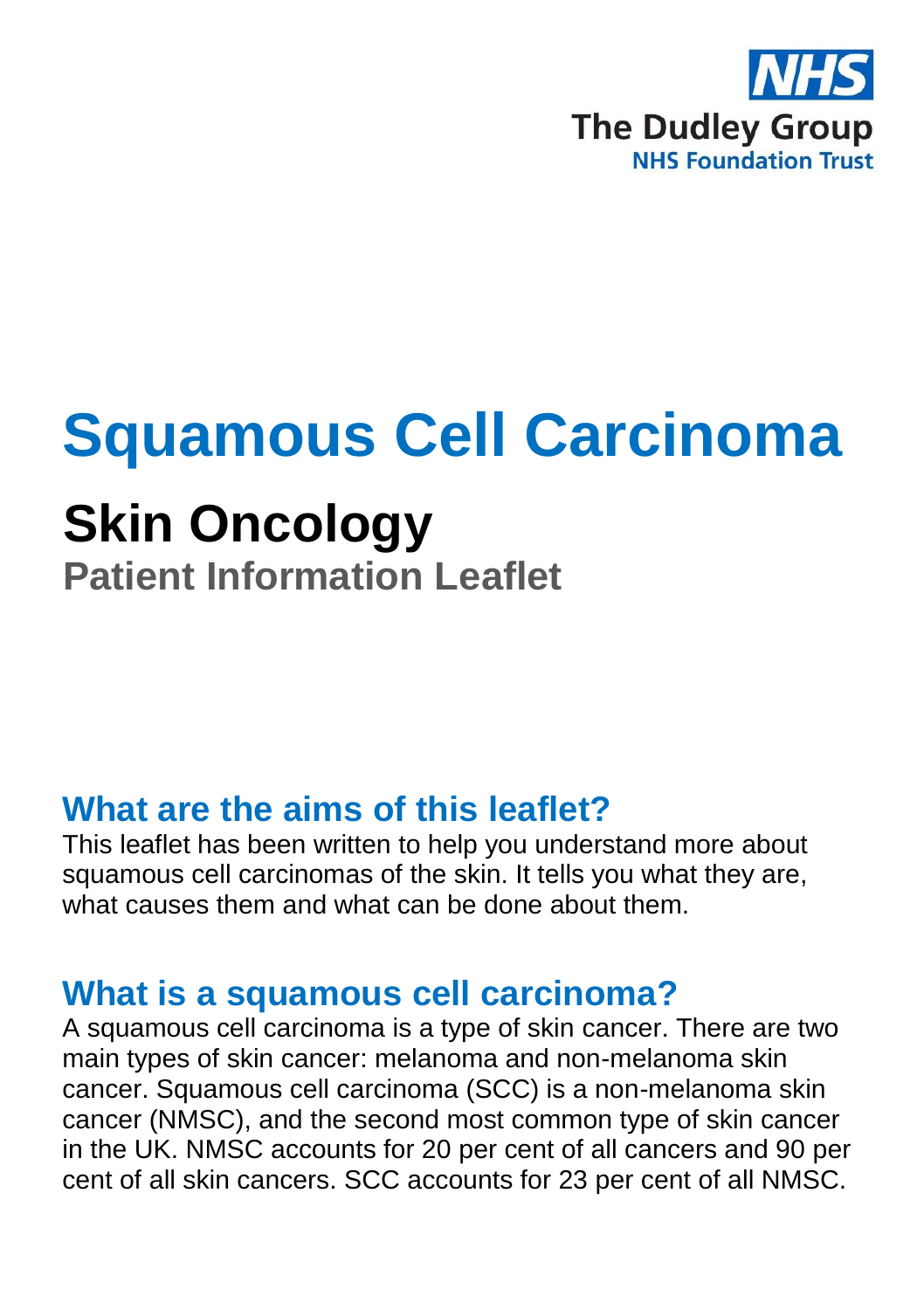#### **What causes a squamous cell carcinoma?**

The most important cause is too much exposure to ultraviolet light from the sun or other sources. This can cause the DNA of skin cells (keratinocytes) in the outer layer of the skin (the epidermis) to change. Sometimes, this alteration in DNA allows the skin cells to grow out of control and develop into an SCC. Ultraviolet light damage can cause SCC directly, or sometimes, it can induce a scaly area called an actinic keratosis or Bowen's disease. These can change into SCC if they are not treated.

Squamous cell carcinomas can also develop in skin damaged by other forms of radiation, in burns and persistent chronic ulcers and wounds, and in old scars. Certain human viral wart viruses can also be a factor. However, SCC itself is not contagious.

#### **Who is most likely to have a squamous cell carcinoma?**

The following groups of people are at greater risk of developing SCC:

• Immunosuppressed individuals (people with reduced immune systems) either due to medical treatment, such as methotrexate, ciclosporin and azathioprine, or due to diseases which affect immune function, including inherited diseases of the immune system or acquired conditions such as leukaemia or HIV.

• Patients who have had an organ transplant, due to the treatment required to suppress their immune systems to prevent organ rejection.

• People who are more susceptible to sunburn.

• People who have had significant cumulative ultraviolet light exposure. For example, people who have lived in countries near to the equator, or who have been posted to work in these countries, e.g. military personnel, construction workers or outdoor workers, such as builders and farmers, or people of advanced years who have had a lifetime of frequent sun exposure.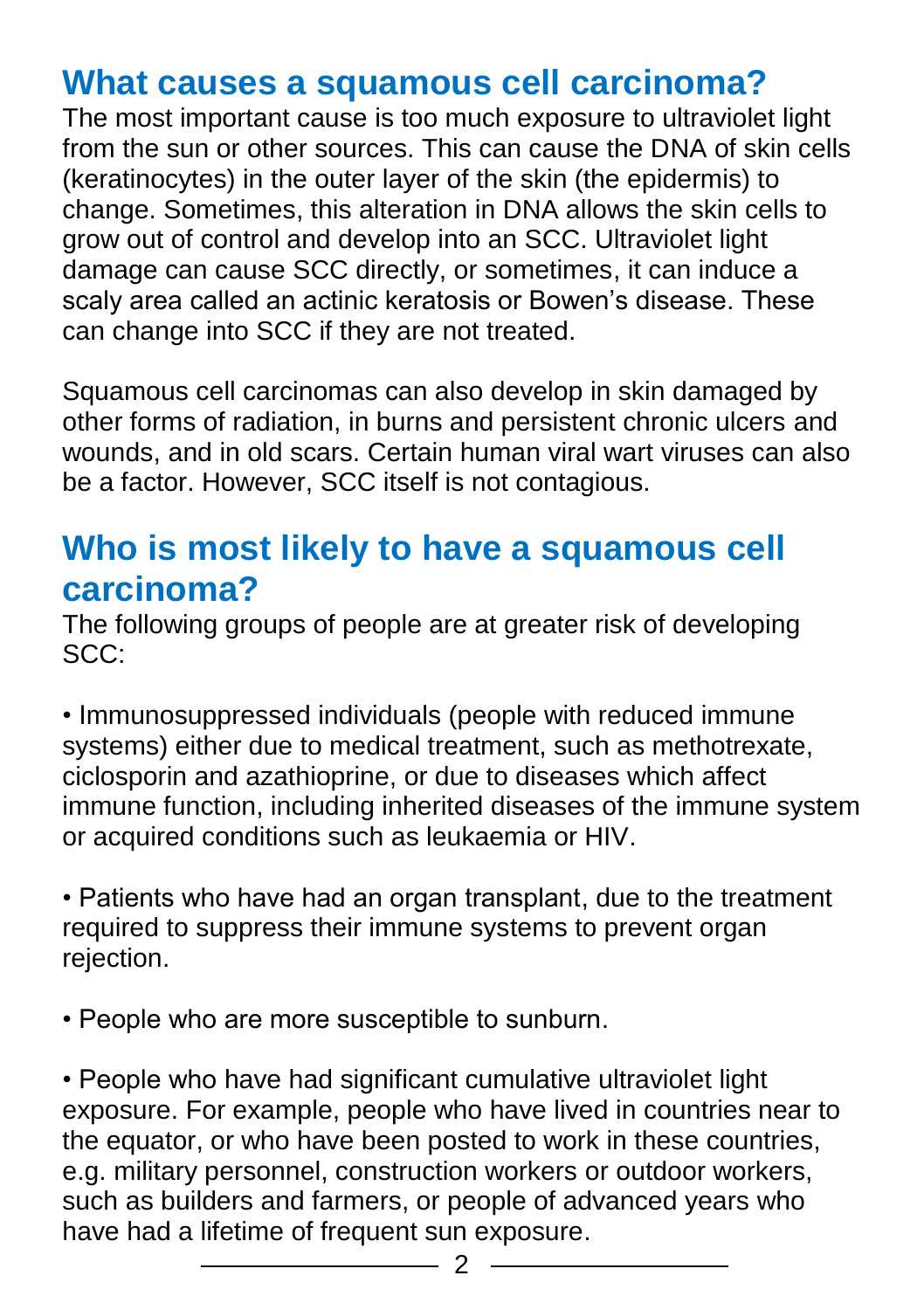• People with skin conditions such as albinism and xeroderma pigmentosum that make them more susceptible to SCC.

## **Are squamous cell carcinomas hereditary?**

No, they are not, but some of the risk factors, such as a tendency to burn in the sun, are inherited.

#### **What does a squamous cell carcinoma look like?**

SCC can vary in their appearance, but most usually appear as a scaly or crusty raised area of skin with a red, inflamed base. SCCs can be sore or tender and they can bleed, but this is not always the case. They can also appear as an ulcer.

SCC can occur on any part of the body, but they are more common on sun exposed sites such as the head, ears, neck and back of the hands.

#### **How will my squamous cell carcinoma be diagnosed?**

If your doctor thinks that the lesion on your skin needs further investigation, you will be referred to a plastic surgeon/dermatologist. To confirm the diagnosis, a small piece of the abnormal skin (an incisional biopsy), or the whole area (an excision biopsy), will be removed using a local anaesthetic and sent to a pathologist to be examined under the microscope.

## **Can a squamous cell carcinoma be cured?**

The vast majority of SCCs are low risk skin cancers and can be cured. A small number can recur locally and/or spread (metastasise) to the lymph nodes or to other parts of the body.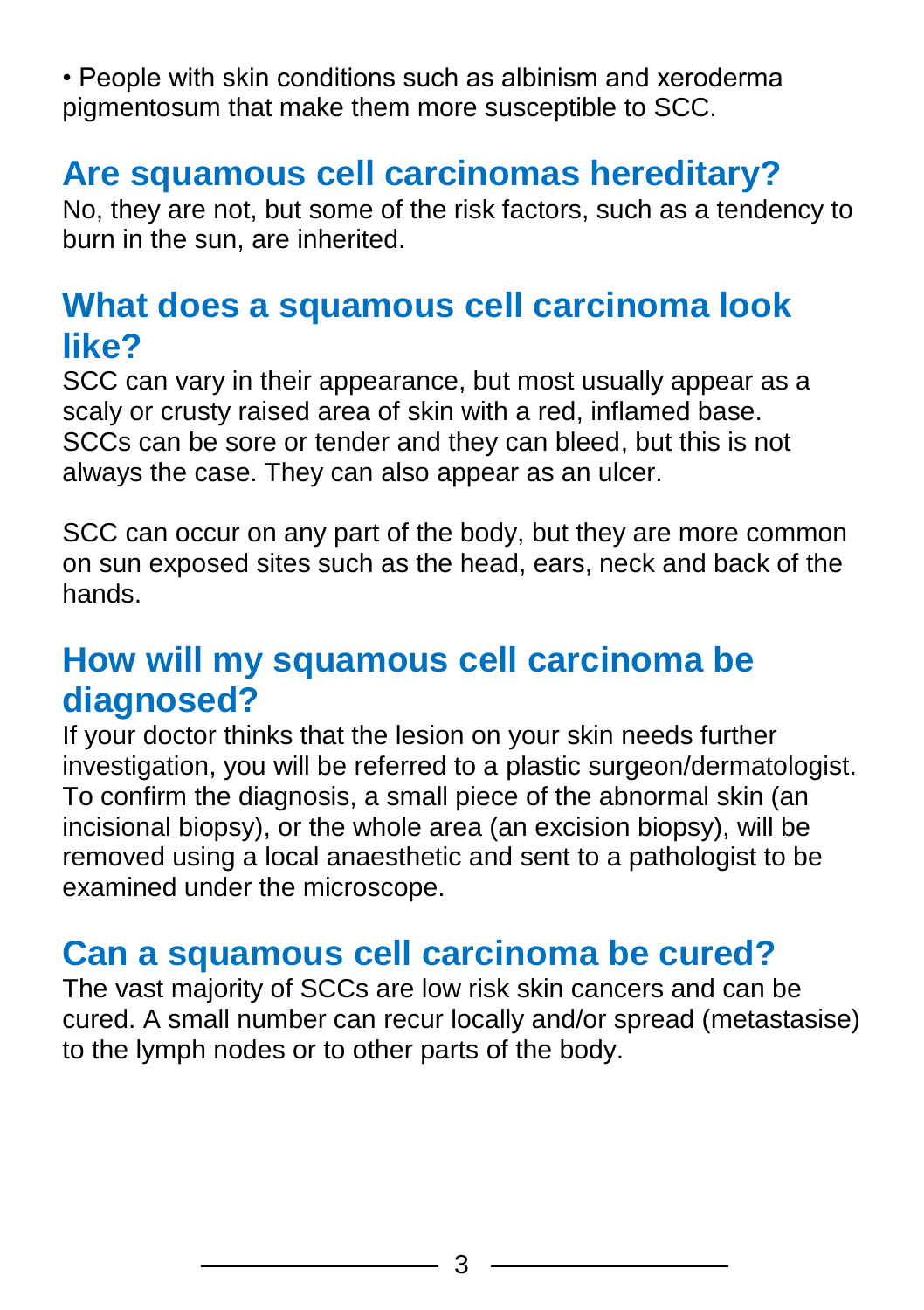## **How can a squamous cell carcinoma be treated?**

Surgery is usually the recommended treatment. This involves removing the SCC with a margin of normal skin around it, using a local anaesthetic. The skin is then closed with stitches, or sometimes a skin graft is needed. Sometimes, other surgical methods are used, such as curettage and cautery. This involves scraping the SCC away using local anaesthetic.

Radiotherapy can also be used to treat SCC. This involves shining a beam of X-rays onto the skin. Usually, several sessions are required.

For advanced SCC, a combination of treatments may be used. For SCC that has spread to other parts of the body, a combination of surgery, radiotherapy and/or chemotherapy may be used.

## **Self-care (what can I do?)**

Examining your skin on an intermittent basis is strongly advised. If you have any concerns, you should see your consultant if you are under follow up. See your general practitioner (GP) if you have been discharged from hospital.

In particular, look out for new lesions, lesions that are increasing in size or are changing in appearance, and/or lesions which do not heal as expected and/or form a recurrent scab.

#### **How can I prevent SCC?**

Reducing ultraviolet exposure will reduce the risk of getting an SCC.

#### **Top sun safety tips**

• Protect your skin with clothing, and don't forget to wear a hat that protects your face, neck and ears, and a pair of ultraviolet (UV) protective sunglasses.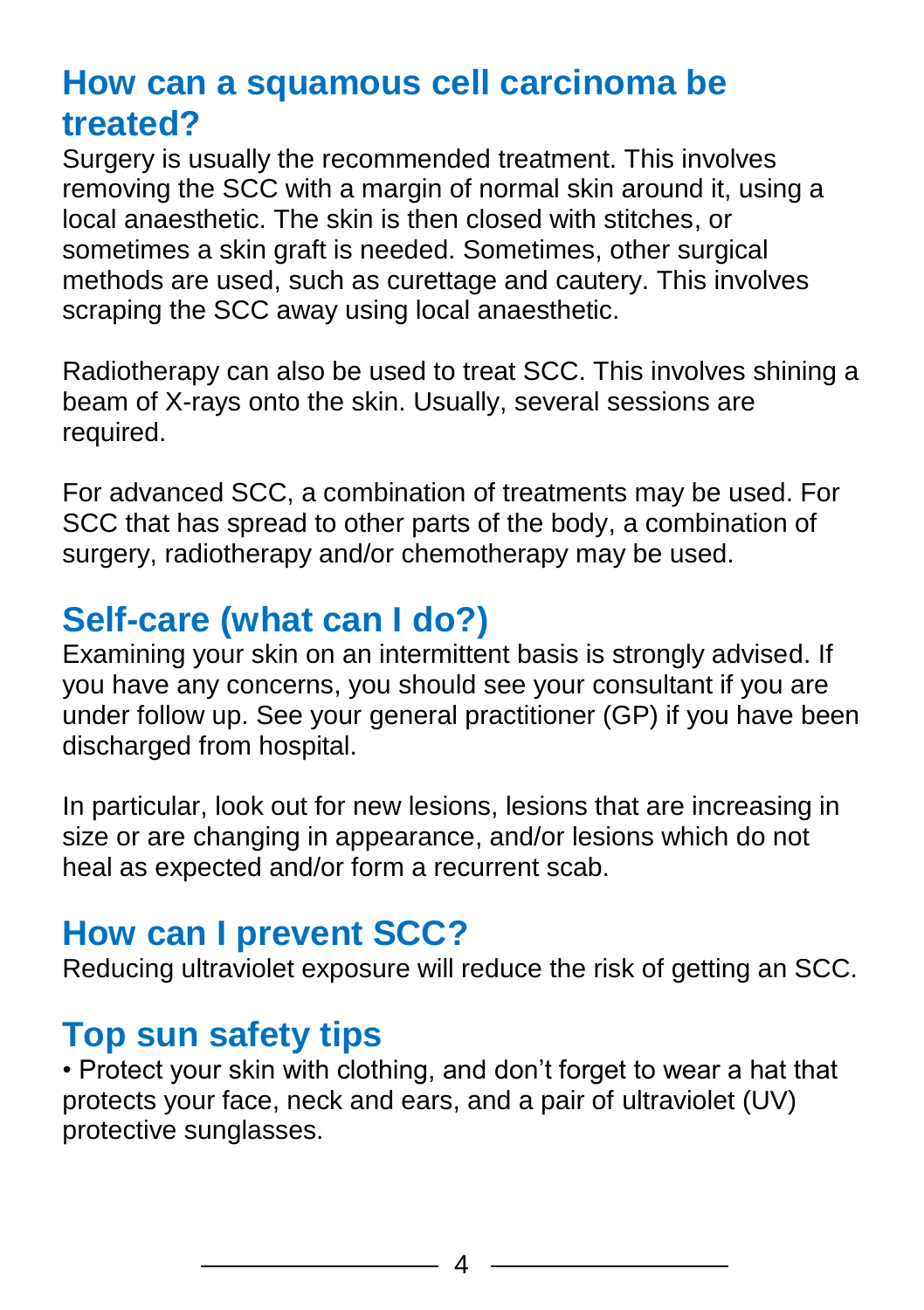• Spend time in the shade between 11am and 3pm when it's sunny. Step out of the sun before your skin has a chance to redden or burn.

• Keep babies and young children out of direct sunlight.

• When choosing a sunscreen, look for a high protection SPF (SPF 30 or more) to protect against UVB, and the UVA circle logo and/or four or five UVA stars to protect against UVA. Apply plenty of sunscreen 15 to 30 minutes before going out in the sun, and reapply every two hours and straight after swimming and towel-drying.

• Sunscreens should not be used as an alternative to clothing and shade, rather that they offer additional protection. No sunscreen will provide 100 per cent protection.

#### **Vitamin D advice**

The evidence relating to the health effects of serum vitamin D levels, sunlight exposure and vitamin D intake remains inconclusive.

Avoiding all sunlight exposure if you suffer from light sensitivity, or to reduce the risk of melanoma and other skin cancers, may be associated with vitamin D deficiency.

Individuals avoiding all sun exposure should consider having their serum vitamin D measured. If levels are reduced or deficient, they may wish to consider taking supplementary vitamin D3, 10 to 25 micrograms per day, and increasing their intake of foods high in vitamin D, such as oily fish, eggs, meat, fortified margarines and cereals. Vitamin D3 supplements are widely available from health food shops.